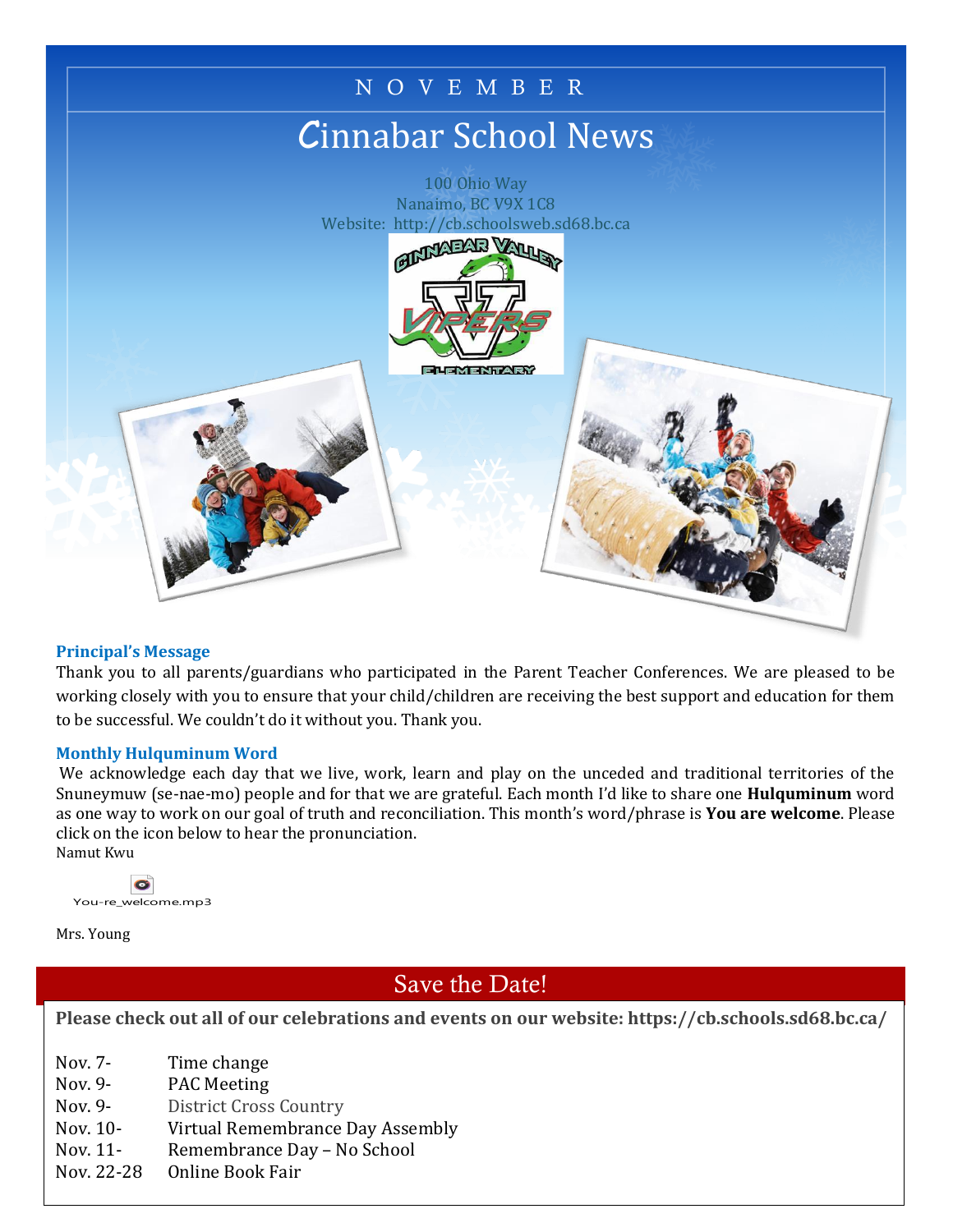All school districts in B.C. will be following Provincial Guidelines for the Criminal Record Check Process. This means that the link to the online form as well as special code will no longer be available in Administrative Procedure 310 - Volunteer.

By completing the online application, you agree to the terms and conditions for the CRRP Applicant Based Online Service to facilitate a criminal record check and to share the completed criminal record check information with Nanaimo Ladysmith Public Schools.

- Only need your BC Services Card for identity verification
- First time users will be directed to activate their card by video or in person through Service BC
- No cost to apply
- To activate and use your BC Services Card, you must verify your identity. Available options include Verify Your Identity by Video (through a video call or by sending a video) or Verify Your Identity in Person.
- If individuals do not have a BC Services Card, they will be re-directed to the current Equifax process (during transition period only, as this will be phased out) or to fill out manually
- Once you have verified your identity, eCRC Online service, begin the application process:
- Website:<https://justice.gov.bc.ca/criminalrecordcheck>
- Access Code: UQ4T7XXBHE

Once you have completed the online application, the Ministry of Justice will forward a copy to our District office where it will be put into our district database of volunteers. Our school has access to view this database and will be able to confirm that your criminal record check has been approved and completed. This process can take up to three weeks or more in some cases. If you are having any problems with your submission, please contact your school for assistance.

# **Erase Bullying**

# **Every child deserves an education free from discrimination, bullying, harassment,**

**intimidation and violence.** The ERASE (Expect Respect and A Safe Education) Bullying strategy is part of the Province of British Columbia's efforts to personalize learning and supports for all students. Please visit the ERASE Bullying website or click on the logo on our school website. If your child is being bullied, please let the teacher or the principal know. We can't help, if we aren't aware.

# **PAC**

A big 'Thank You' to those parents/grandparents and guardians who have joined the PAC! We appreciate your time and input. Please note that all caregivers of students are members of the PAC whether you are able to attend meetings or not and your input into PAC decisions is extremely valuable to us. Please join us for our next PAC Virtual Meeting which is scheduled for November 9 at 6:30pm.

#### **Country Grocer Receipts**

Please remember to send in all receipts with your child. For every \$1000 in receipts collected, our PAC receives a \$10 gift card. Last year the money was used to purchase food for celebrations throughout the year.

# **Earthquake Drill**

We joined all of Canada in the Great Canadian Shake Down on October 21st. Students were well behaved and made it out of the school in record time. Please take the time to review the information sent in the October newsletter and develop your earthquake plans with your family.